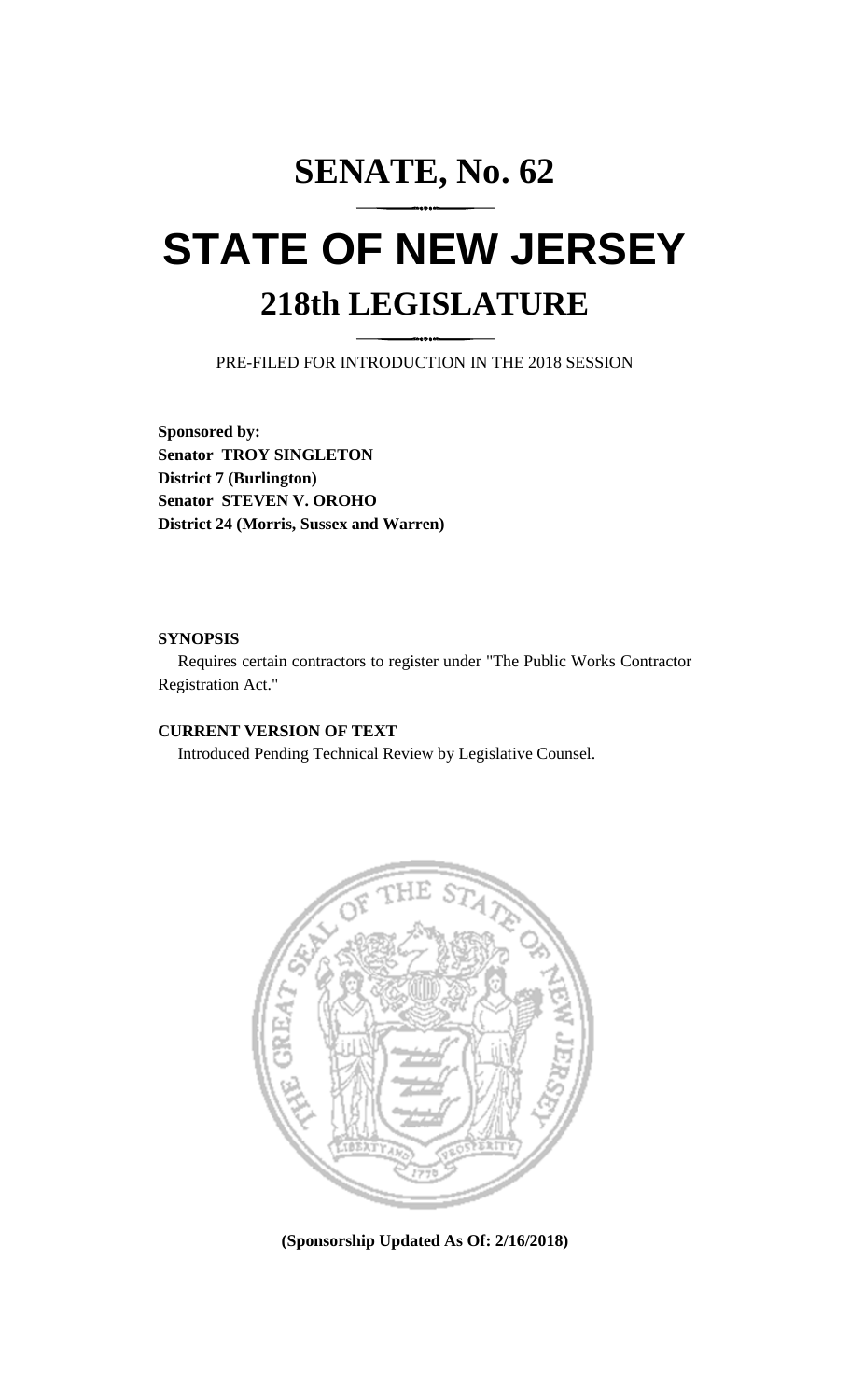$\mathcal{D}_{\mathcal{L}}$ 

 **AN ACT** concerning public works contractor registration and amending P.L.1999, c.238. **BE IT ENACTED** *by the Senate and General Assembly of the State of New Jersey:* 1. Section 3 of P.L.1999, c.238 (C.34:11-56.50) is amended to read as follows: 3. As used in this act: "Commissioner" means the Commissioner of Labor and Workforce Development or his duly authorized representatives. "Contractor" means a person, partnership, association, joint stock company, trust, corporation, or other legal business entity or successor thereof who enters into a contract which is subject to the provisions of the "New Jersey Prevailing Wage Act," P.L.1963, c.150 (C.34:11-56.25 et seq.), or who is required to pay its workers 17 the prevailing wage by any other provision of law, and includes any subcontractor or lower tier subcontractor of a contractor as defined herein. "Department" means the Department of Labor and Workforce Development. "Director" means the Director of the Division of Wage and Hour Compliance in the Department of Labor and Workforce Development. "Worker" includes laborer, mechanic, skilled or semi-skilled laborer and apprentices or helpers employed by any contractor or subcontractor and engaged in the performance of services directly upon a public work, regardless of whether their work becomes a component part thereof, but does not include material suppliers or their employees who do not perform services at the job site. (cf: P.L.2007, c.67, s.2.) 2. Section 4 of P.L.1999, c.238 (C.34:11-56.51) is amended to read as follows: 4. No contractor shall bid on any contract for public work as defined in section 2 of P.L.1963, c.150 (C.34:11-56.26) , or for which payment of the prevailing wage is required by any other provision of law, unless the contractor is registered pursuant to this act. No contractor shall list a subcontractor in a bid proposal for the contract unless the subcontractor is registered pursuant to P.L.1999, c.238 (C.34:11-56.48 et seq.) at the time the bid is made. No contractor or subcontractor, including a subcontractor not listed in the bid proposal, shall engage in the performance of any public work subject to the contract, unless the contractor or subcontractor is registered pursuant to that act. (cf: P.L.2003, c.91, s.2.)

**EXPLANATION – Matter enclosed in bold-faced brackets [thus] in the above bill is not enacted and is intended to be omitted in the law.**

**Matter underlined thus is new matter.**